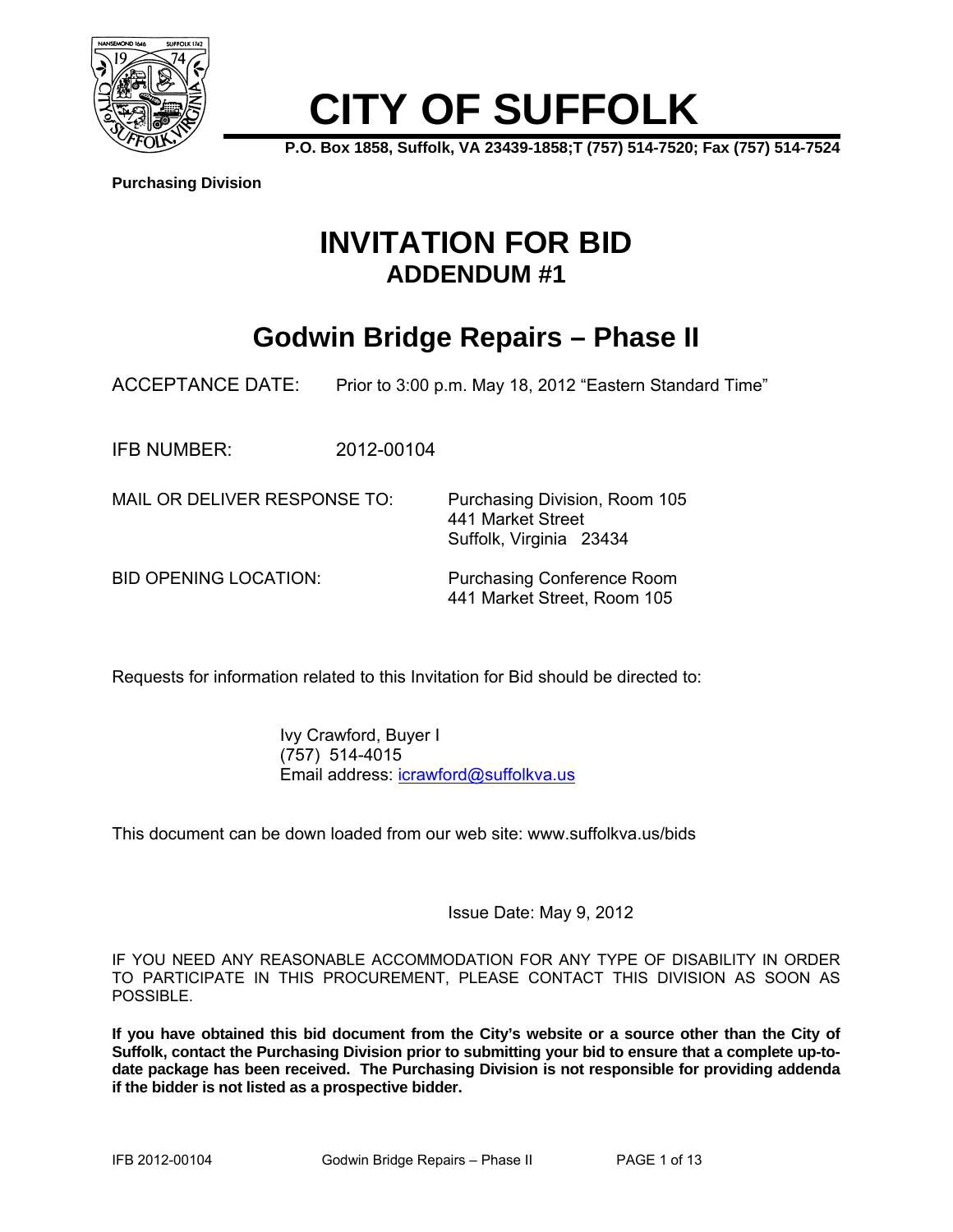### **INVITATION FOR BID**

#### **Godwin Bridge Repairs – Phase II – ADDENDUM I**

### **See changed sections 3.1; 3.4; 3.6; 3.7; 3.9 and Revised Bid Form**

#### **3.0 SCOPE OF WORK**

3.1 General

**The contractor shall provide traffic control, remove existing polymer concrete overlay, identify de-laminations of deck by chain drag method, make type B repairs, prepare surface for overlay, install new multi-layer epoxy polymer overlay, put down permanent pavement markings with snow plow-able markers on the Mills E. Godwin Bridge Suffolk, VA.** 

All construction details shall be per the Virginia Department of Transportation Road and Bridge Specifications and/or City standard unless approved by the Engineer.

Contractor shall make every effort to have all work locations completed in a timely manner agreed upon by Public Works Road Maintenance Division; in addition, shall make temporary arrangements for vehicular traffic daily. These efforts are to be approved by the City.

Contractor shall be responsible for disposal of all spoils generated as a result of this work unless agreed upon by Public Works Road Maintenance Division. The Contractor shall also remove and dispose of or store, as directed by the City, fences, building, structures, or encumbrance within the project limits. Materials so removed, including existing drains or pipe culverts, shall become the property of the Contractor.

Contractor shall guarantee his work for a period of one (1) year from completion date of each individual project released against the contract.

**Work hours shall be 7:00 p.m. to 5:00 a.m. One lane of traffic shall remain open at all times during work hours. All lanes shall be open to traffic between the hours of 5:00 a.m. to 7:00 p.m. The workweek is Sunday through Thursday except with the approval of the City or designee.** 

The expansion joint and elastomeric expansion dam replacements were completed in Phase I of this project. Every effort shall be made to protect these newly replaced dams/joints.

A. The epoxy shall be modified type EP-5 conforming to Section 243 of the Specification in Guidelines for projects requiring Epoxy as an overlay over concrete bridge deck from VDOT (Virginia Department of Transportation) specifications with the following exceptions: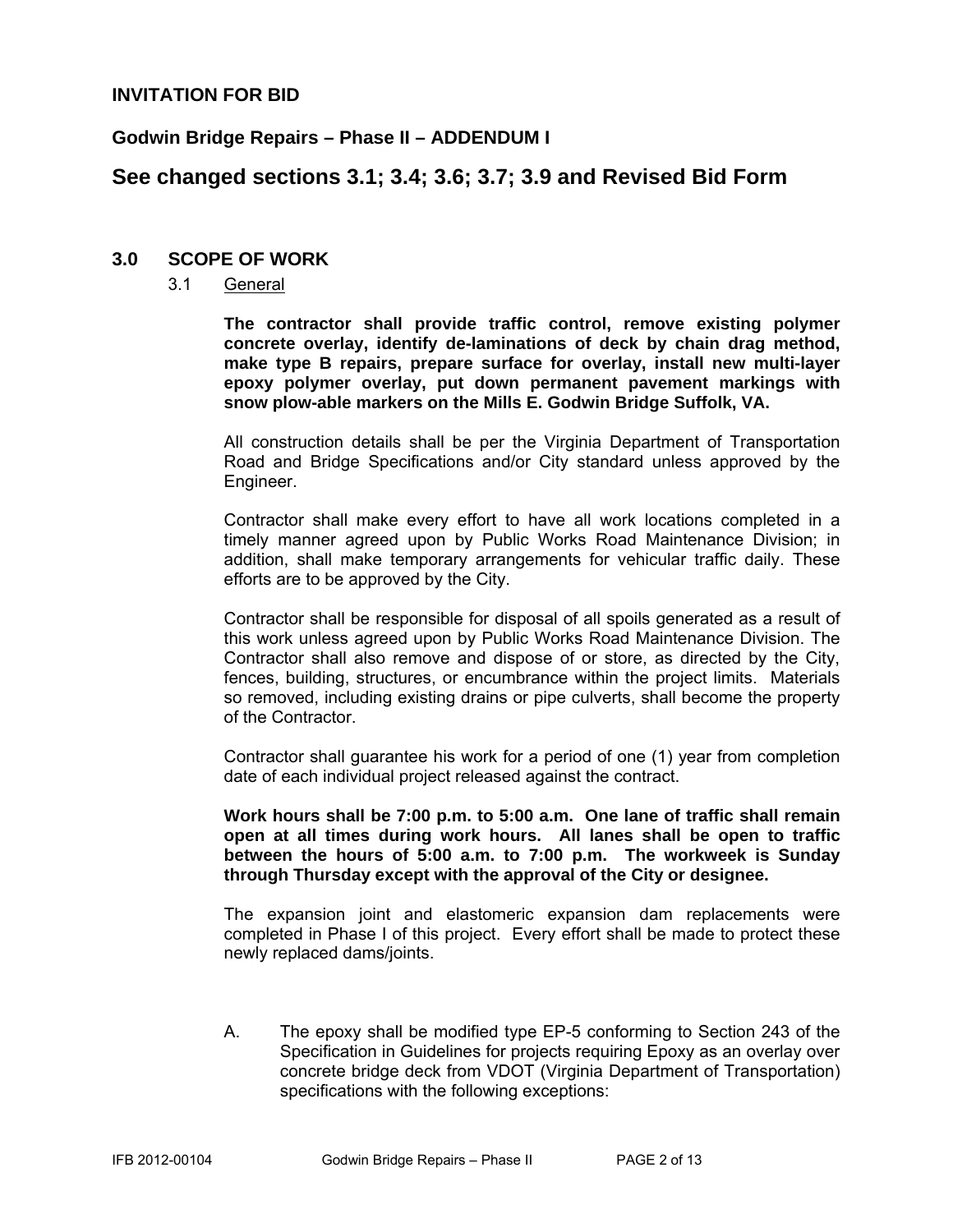| <b>PROPERTY</b>                           | <b>REQUIREMENT</b>                  | <b>TEST METHOD</b>                                                  |
|-------------------------------------------|-------------------------------------|---------------------------------------------------------------------|
| Pot life                                  | 15 to 45 minutes at<br>75 degrees F | ASTM C881 (50 ml<br>sample in paper cup)                            |
| <b>Tensile Strength</b>                   | 2,000 to 5,000 psi<br>at 7 days     | <b>ASTM D638</b>                                                    |
| <b>Tensile Elongation</b>                 | 30 to 70 percent at<br>7 days       | <b>ASTM D638</b>                                                    |
| <b>Viscosity</b>                          | 7 to 25 poises                      | ASTM D2393 (Model<br>RVF Brookfield,<br>Spindle No. 2 at 20<br>rpm) |
| Minimum compressive<br>strength at 3 hrs. | 1,000 psi at 75<br>degrees F        | ASTM C109 (use<br>plastic inserts)                                  |
| Minimum compressive<br>strength at 24 hrs | 5,000 psi at 75<br>degrees F        | ASTM C109                                                           |
| Minimum adhesion<br>strength at 24 hrs    | 250 psi at 75<br>degrees F          | <b>VTM-92</b>                                                       |

B. Aggregate shall be angular grained silica sand or basalt having less than 0.2 percent moisture, free of dirt, clay, asphalt and other foreign or organic materials.

 The silica sand and basalt shall have a minimum Mohs' scale hardness of 7. Unless otherwise approved, silica sand and basalt shall conform to the following graduation:

| PERCENT BY WEIGHT OF MATERIAL PASSING |              |               |               |  |
|---------------------------------------|--------------|---------------|---------------|--|
| No. 4                                 | No. 8        | <b>No. 16</b> | <b>No. 30</b> |  |
| <b>Sieve</b>                          | <b>Sieve</b> | <b>Sieve</b>  | <b>Sieve</b>  |  |
| 100                                   | $30 - 75$    | Max $.5$      | Max. 1        |  |

### 3.2 Safety

Contractor shall wear appropriate safety apparel such as long sleeved shirts, leather gloves, steel toe boots, hard hats and have adequate eye protection.

#### 3.3 Storage of Materials

 MSDS and other information pertaining to the safe practices for the storage, handling and disposal of the materials, and to their health hazards shall be obtained from the manufacturer and posted at storage areas. A copy of such information shall be provided to the Engineer for the project.

3.4 Surface Preparation

**The existing deteriorated polymer overlay must be removed to sound concrete surface. The removal may require the combination of methods, such as milling, the use of chipping hammers, abrasive blasting, shot blasting, hydro blasting or any other approved method.**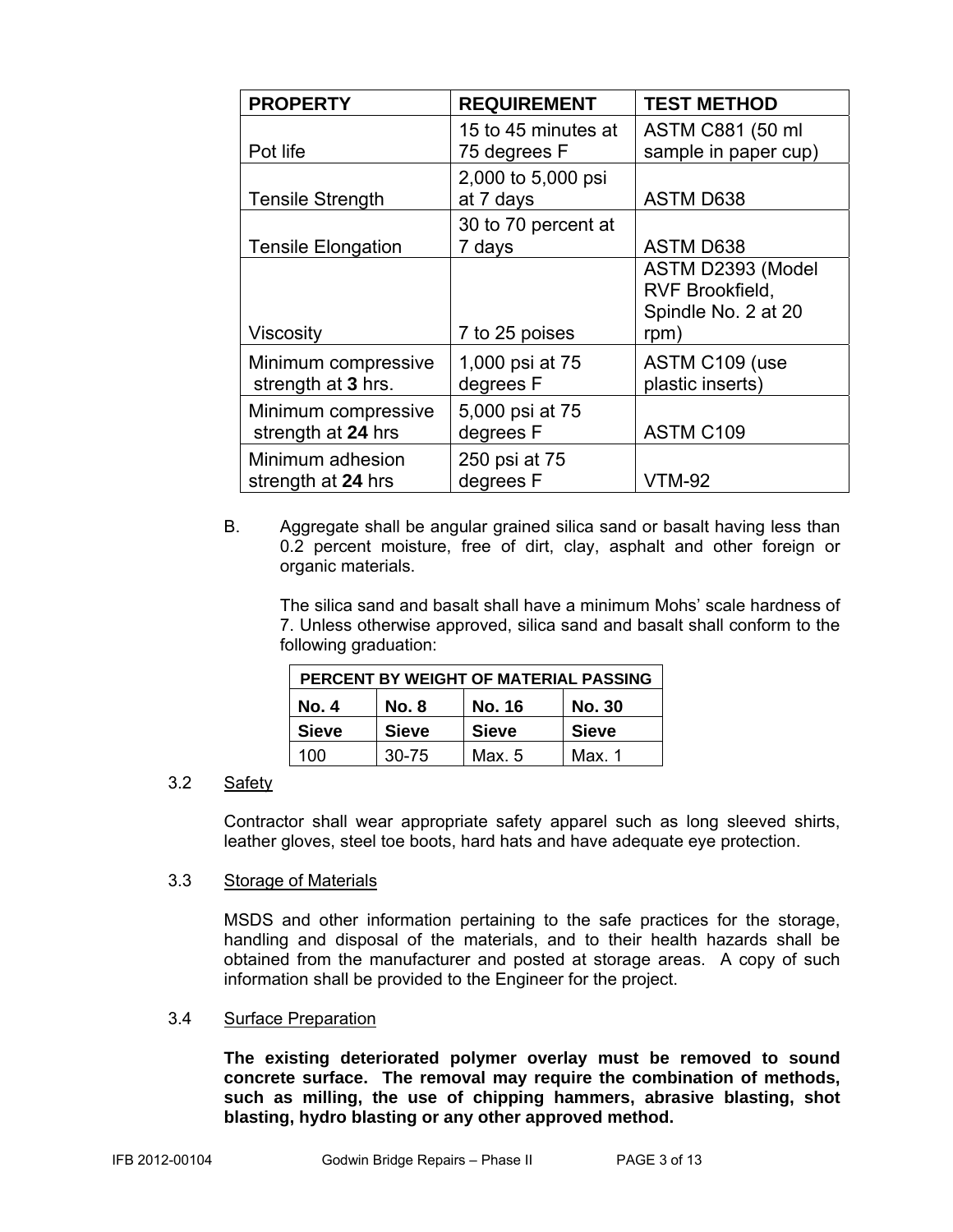**In addition, chain drag the bridge surface to determine areas of delaminations. Repairs are to be made in accordance with Virginia Department of Transportation Road & Bridge Specification 2007 section 412. For Type B or Type C decks – repair as appropriate and approved by the City or designee.** 

**The result of proper surface preparation of concrete surfaces shall be to expose coarse aggregate and provide a profile as specified in International Concrete Repair Institute, No. 310.2-1997, CSP 4-5.** 

 **There shall be no visible moisture, oil, dirt, rubber, or any other potentially detrimental material that in the manufacturer and City or designee's opinion, would prevent proper bonding and curing of the epoxy polymer overlay. Moisture limits shall be in accordance with ASTM D4263 (modified to a minimum of two (2) hours).** 

 Clean deck by method approved by City or designee to promote adhesion of epoxy material to bridge deck. Prior to placing the first course, the Contractor shall determine the bridge deck cleaning method in accordance with VTM-92 to obtain the size of shot, flow of shot, forward speed of shot blast machine, and number of passes necessary to provide a tensile rupture strength greater than or equal to 250 psi or a failure area, at a depth of  $\frac{1}{4}$  inch or more into the base concrete, greater than 50 percent of the test area. A test result shall be the average of three tests on a test patch of at least 1.5 feet by 3 feet consisting of two courses. One passing test result must be obtained for each span or 300 square yard, whichever is the smaller area. Test patches shall be placed in wheel paths, the area between wheel paths or in other areas that represent a worst surface condition as determined by the Engineer. To provide assurance that the cleaning procedure, materials, installation procedure, and curing period will provide the desired overlay, test patches shall be installed with the same materials, equipment, personnel, timing, sequence of operations, and curing period prior to opening to traffic that will be used for the installation of the overlay. The cleaning method, materials, and installation procedure will be approved if one passing test result is obtained from each test area.

 If the cleaning method, materials and installation procedure are not acceptable, the Contractor must remove failed test patches and make the necessary adjustments, and retest all test areas at no additional cost to the City until satisfactory test results are obtained.

 Before placement of the epoxy concrete overlay, the entire deck surface shall be cleaned by shot blasting and other means, using the approved cleaning method to remove asphaltic material, oils, dirt, rubber, curing compounds, paint carbonation, laitance, weak surface mortar and other potentially detrimental materials, which may interfere with the bonding or curing of the overlay. Acceptable cleaning is usually recognized by a significant change in the color of the concrete and mortar, and the beginning exposure of coarse aggregate, must have open pores due to cleaning to be considered adequate for bond. Areas of asphalt larger than one inch in diameter, or smaller areas spaced less than six inches apart, shall be removed. Traffic paint lines shall be considered clean when the concrete has exposed aggregate showing through the paint stripe. A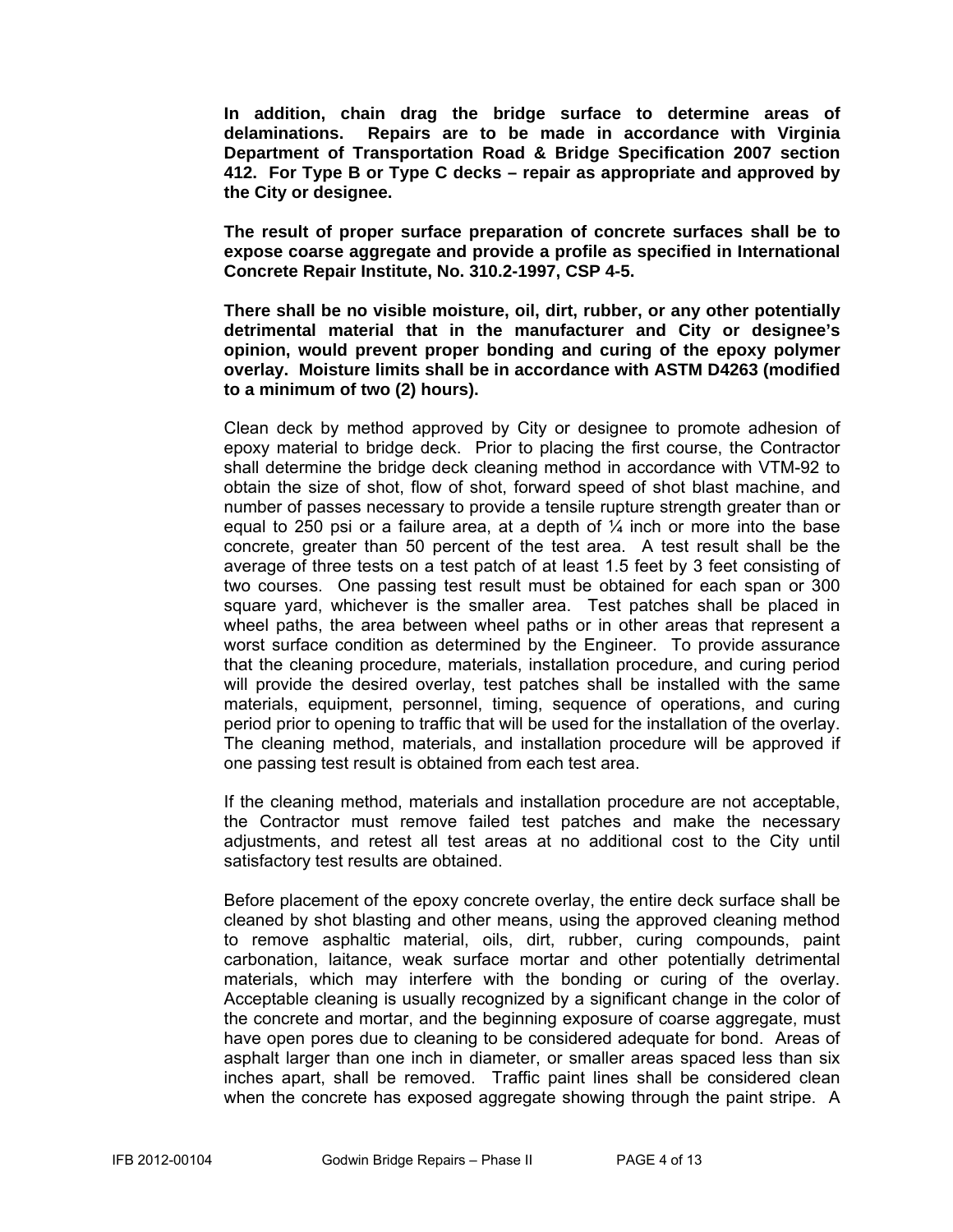vacuum cleaner shall be used to remove all dust and other loose material. Brooms shall not be used and will not be permitted.

 If the City or designee determines that an approved cleaning method has changed prior to the completion of the job, the Contractor must return to the approved cleaning methods and re-clean the suspect areas or verify through test at no additional cost to the City that the altered method is acceptable.

 Epoxy concrete overlay shall not be placed on hydraulic cement concrete that is less than 28 days old. Magnesium phosphate patching materials requires epoxy concrete overlay shall not be placed no less than 30 days old. Patching and cleaning operations shall be inspected and approved prior to placing each layer of the overlay. Any contamination of the deck or intermediate courses, after initial cleaning, shall be removed. Both courses shall be applied within 24 hours following the final cleaning and prior to opening the area to traffic.

 There shall be no visible moisture present on the surface of the concrete at the time of application of the epoxy concrete overlay. Compressed air may be used to dry the deck surface.

### 3.5 Equipment

 The mechanical applications equipment shall consist of no less than an epoxy distribution system, fine aggregate spreader, application squeegee and vacuum trucks. There shall also be a source of lighting available as the work will be performed at night. The distribution system or distributor shall accurately blend the epoxy resin and hardening agent and shall uniformly and accurately apply the epoxy materials at the specified rate to the bridge deck in such a manner as to cover 100 percent of the work area. The fine aggregate spreader shall be propelled in such a manner as to uniformly and accurately apply the dry silica sand or basalt to cover 100 percent of the epoxy material. The vacuum truck shall be self-propelled.

 For hand applications, equipment shall consist of calibrated containers, a paddle type mixer, squeegees, rollers and brooms, which are suitable for mixing the epoxy and applying the epoxy and aggregate in accordance with the requirements.

#### 3.6 Application

 Handling and mixing of the epoxy resin and hardening agent shall be performed in a safe manner to achieve the desired results. Epoxy concrete overlay materials shall not be placed when weather or surface conditions are such that the material cannot be properly handled, placed, spread, and cured within the specified requirement of traffic control.

 The epoxy overlay shall be applied in two separate courses in accordance with the following rate of application, and the total of the two applications shall not be less than 7.5 gallons per 100 square feet.

|               | <b>RATF</b>           | <b>AGGREGATE</b>  |
|---------------|-----------------------|-------------------|
| <b>COURSE</b> | <b>GAL./100 SQ.FT</b> | <b>LBS./SQ.YD</b> |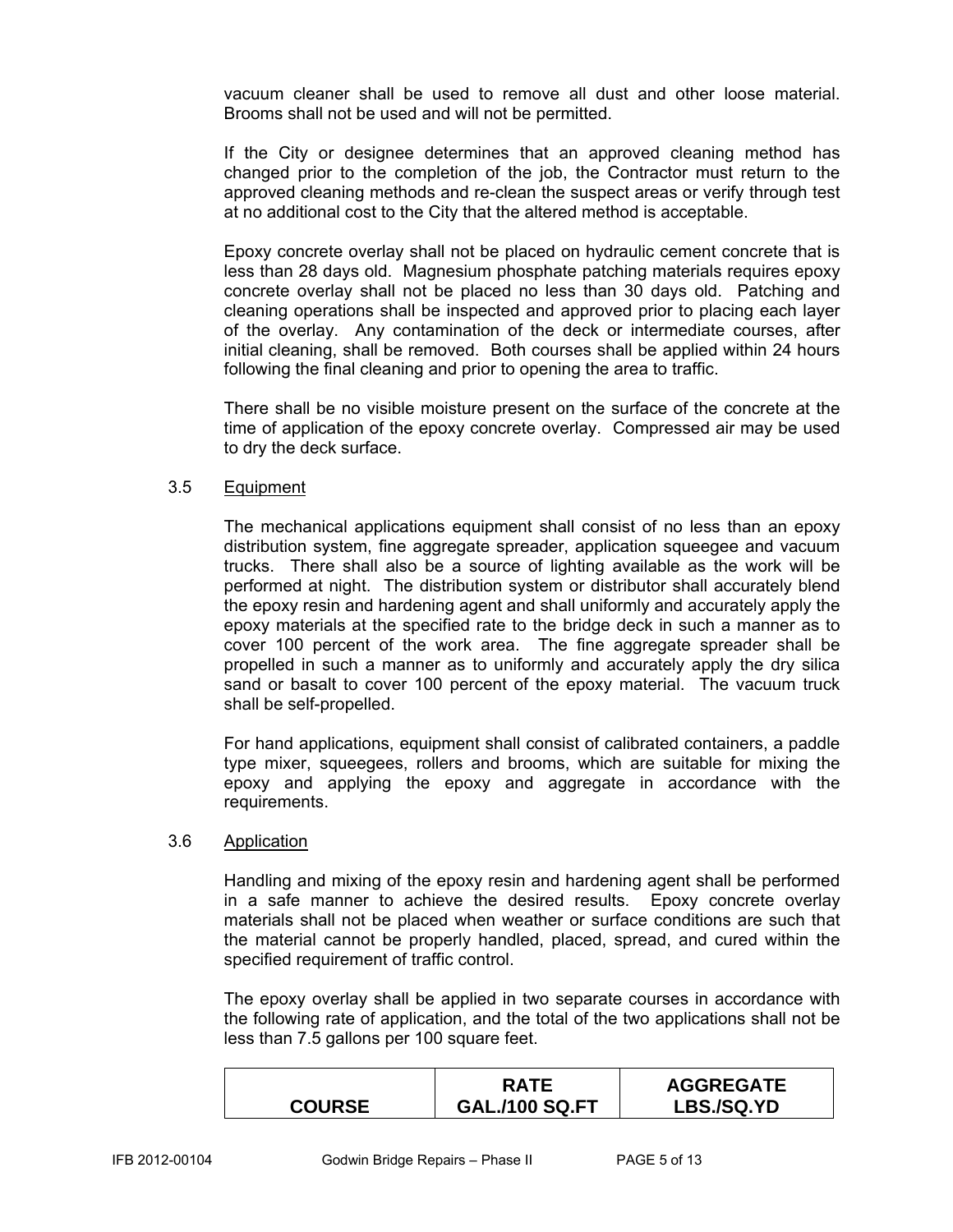| No less than 2.5 |     |
|------------------|-----|
| No less than 5.0 | '4+ |

 After the epoxy mixture has been prepared for the epoxy concrete overlay, it shall be immediately and uniformly applied to the surface of the bridge deck with a squeegee or paint roller. The temperature of the bridge deck surface and all epoxy and aggregate components shall be 60° F or above at the time of application. Epoxy shall not be applied if the air temperature is expected to drop below 55° F within 8 hours after application, or the gel time is less than 10 minutes. The dry aggregate shall be applied in such a manner as to cover the epoxy mixture completely within 5 minutes. First course applications, which do not receive enough sand prior to gel shall be removed and replaced. A second course insufficiently sanded may be left in place, but will require additional applications before opening to traffic. Each course of epoxy concrete overlay shall be cured until vacuuming can be performed without tearing or damaging the surface. Traffic or equipment shall not be permitted on the overlay surface during the curing period. After the course one curing period, all loose aggregate shall be removed by vacuuming and the next overlay course applied to completion. The minimum curing periods shall be as follows:

| <b>Course</b> | Average temperature of deck, epoxy and aggregate components in<br>ᅂ |          |            |        |            |        |
|---------------|---------------------------------------------------------------------|----------|------------|--------|------------|--------|
|               | 60-64                                                               | 655-69   | 70-74      | 75-79  | 80-84      | $85+$  |
|               |                                                                     |          |            |        |            |        |
|               | 4 hrs.                                                              | 3 hrs.   | $2.5$ hrs. | 2 hrs. | $1.5$ hrs. | 1 hr.  |
|               | $6.5$ hrs. $*$                                                      | $5$ hrs. | 4 hrs.     | 3 hrs. | 3 hrs.     | 3 hrs. |

\* Course 2 shall be cured for 8 hrs. if the air temperature drops below 60°F during the curing period.

 The contractor shall plan and prosecute the work to provide the minimum curing periods as specified herein, or other longer minimum curing periods as prescribed by the manufacturer prior to opening to public or construction traffic, unless otherwise permitted. Course 1 applications shall not be opened to traffic.

 Unless otherwise specified the epoxy concrete overlay courses shall be applied over the expansion joints of the bridge deck. The expansions joints shall be provided with a bond breaker. Within 12 hours of application and prior to opening to traffic, the overlay shall be removed over each joint by removal of the bond breakers or by scoring the overlay period to gelling or by saw cutting after cure.

 In the event the Contractor's operation damages or mars the epoxy concrete overlay, the Contractor shall remove the damaged areas by saw-cutting in rectangular sections to the top of the concrete deck surface and replacing the various courses in accordance with this Specification at no additional cost to the Department.

 For each batch provided, the Contractor shall maintain and provide to the Engineer records including, but not limited to, the following: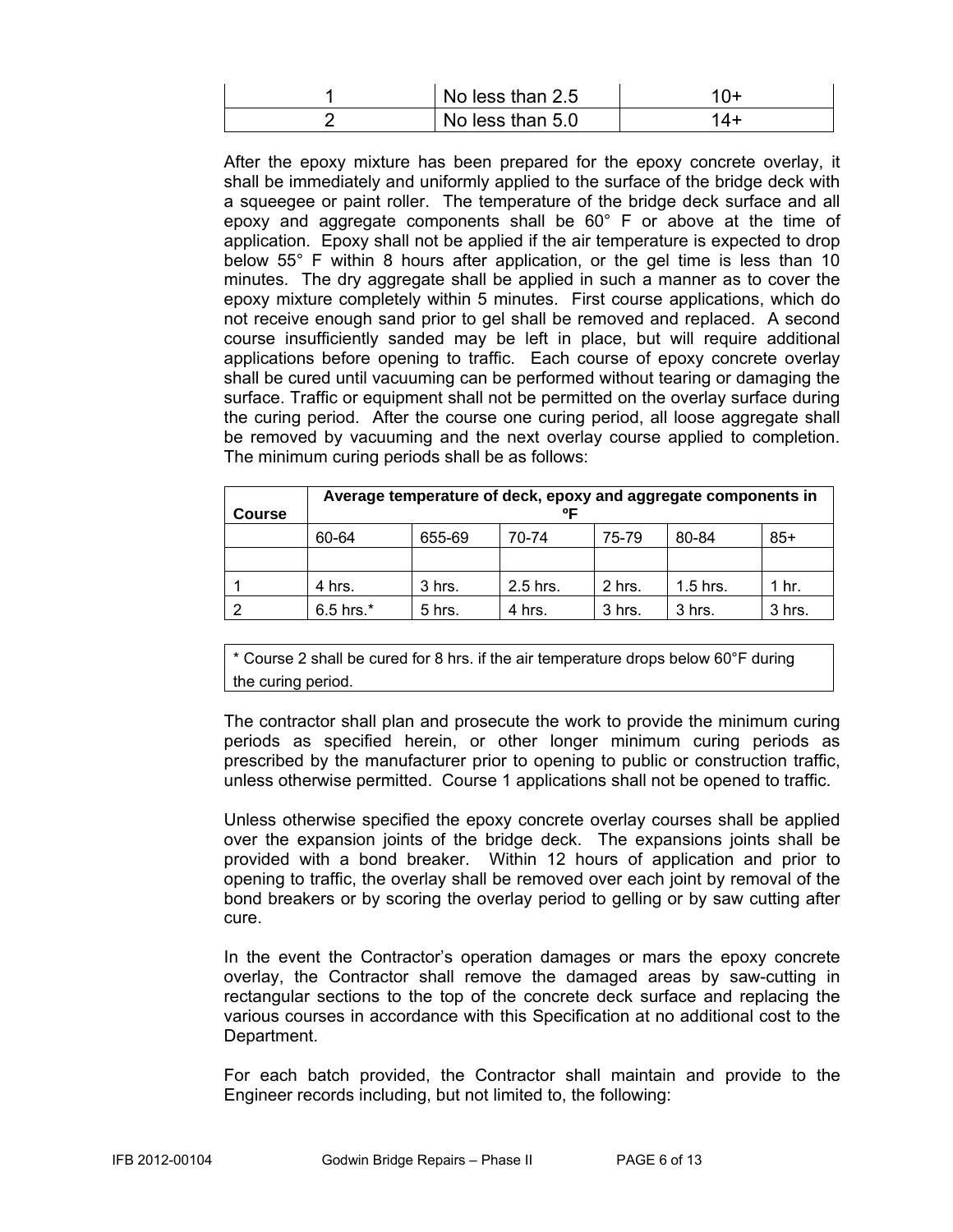- 1. Batch number and sizes
- 2. Location of batches as placed on deck, referenced by stations.
- 3. Batch time
- 4. Gel time (50 ml sample)
- 5. Temperature of the air, deck surface, epoxy components, including aggregates.
- 6. Loose aggregate removal time.
- 7. Time open to traffic.

#### 3.7 Traffic Control

**Work may be required at congested traffic times, it is imperative that the Contractor's personnel be sufficiently experienced to perform work in an expeditious manner and with a minimum of interference with traffic.** State certified flag persons must be used to control traffic in accordance with the Virginia Work Area Protection Manual in addition to all temporary signage for work zones.

Contractor shall ensure the safety of all workers and the traffic traveling near the work area, proper traffic control devices shall be installed. The Manual of Uniform Traffic Control Devises (MUTCD) guidelines must be adhered to while performing this service.

The contractor shall develop a traffic control plan that considers traffic volume and curing time of the sealant for each work location; in addition to, adhering to work hours and restrictions. The plan must be approved by the Public Works Road Maintenance Division.

#### 3.8 Damages

Contractor shall be responsible for contacting Miss Utility and shall also be responsible for any damage to utilities, public infrastructure of private property.

All buildings, grounds, appurtenances and furnishings shall be protected by the Contractor from damage which might be done or caused by work performed under this contract. Any damages caused directly or indirectly by the Contractor or his agents or employees shall be repaired and/or replaced at the expense of the Contractor by methods approved by the City to restore the damaged areas(s) to its original condition.

The Contractor shall be held responsible for any acts of his/her employees. All damages, if any, shall be repaired to the complete satisfaction of the City.

Upon occurrence, the Contractor must immediately notify the owner of any damage made by his work force or any damage that may be discovered as the work progresses. Any damage not properly identified to the City shall be assessed to the Contractor.

The Contractor, along with a City representative, shall assess any damages that may have occurred to the pipe structure during the process of the repairs within 48 hours after the completion of the repairs. Assessment of damage must occur within one week from time of complaint by the City. Repairs to damaged pipe or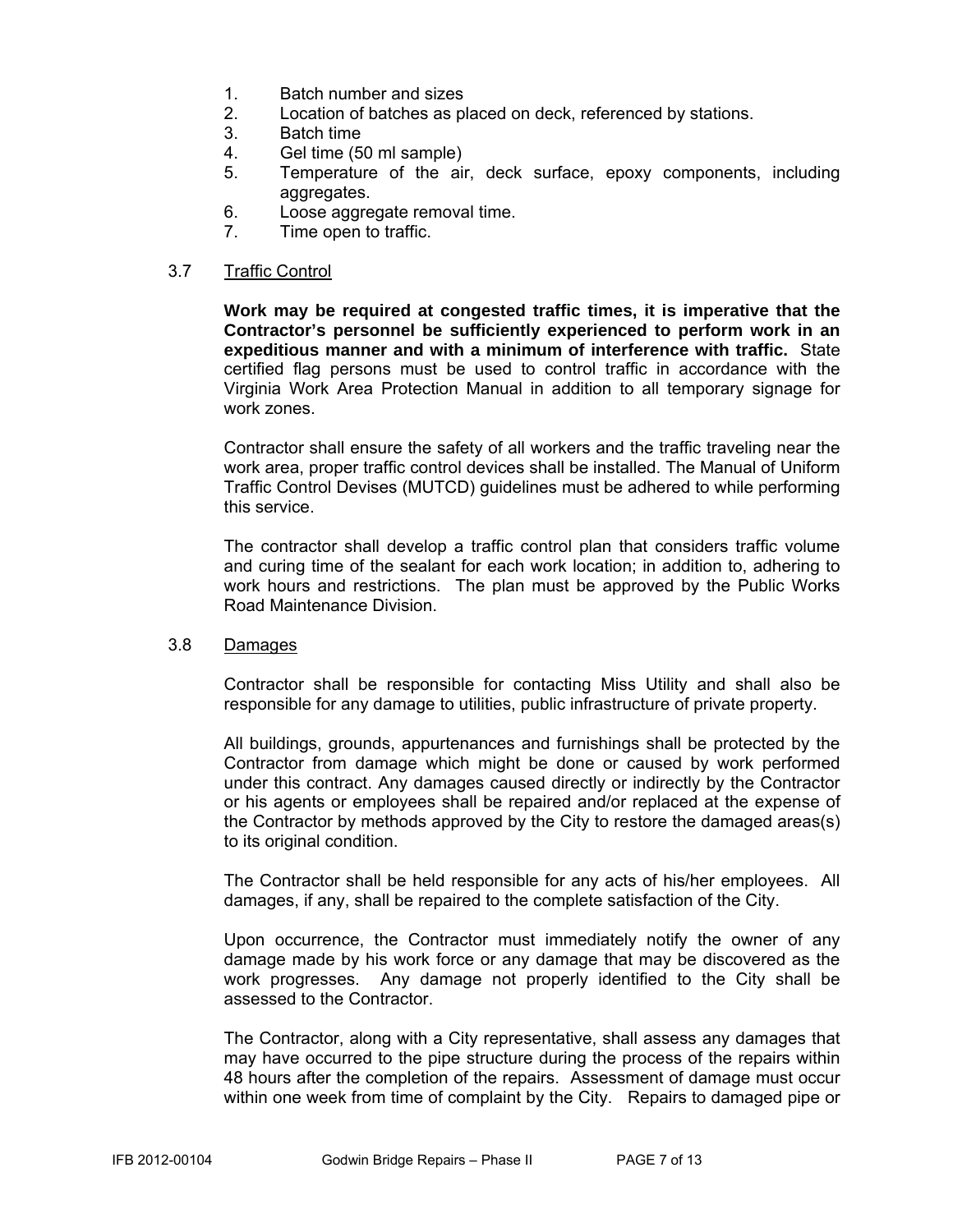infrastructure shall be completed to the City's sole satisfaction within ten (10) working days after identification of the damage.

#### 3.9 Bid Evaluation and Award

If awarded, the bid shall be awarded to the lowest responsive and responsible bidder. In determining the lowest bidder, the following factors shall be considered:

- Price: as outlined on the BID FORM.
- Ability, capability, and skill of the bidder to perform the contract within the time frame(s) specified.
- The character, integrity, reputation, judgment, experience and efficiency of the bidder.
- The quality of performance on recent (last 5 years) contracts for epoxy concrete overlay on bridge decks. Provide list & references..
- The financial resources and ability of the bidder to perform the contract.

**Submit proof that the epoxy polymer overlay system has been used successfully and verify satisfactory performance of at least five (5) years in neighboring areas with comparable weather conditions.**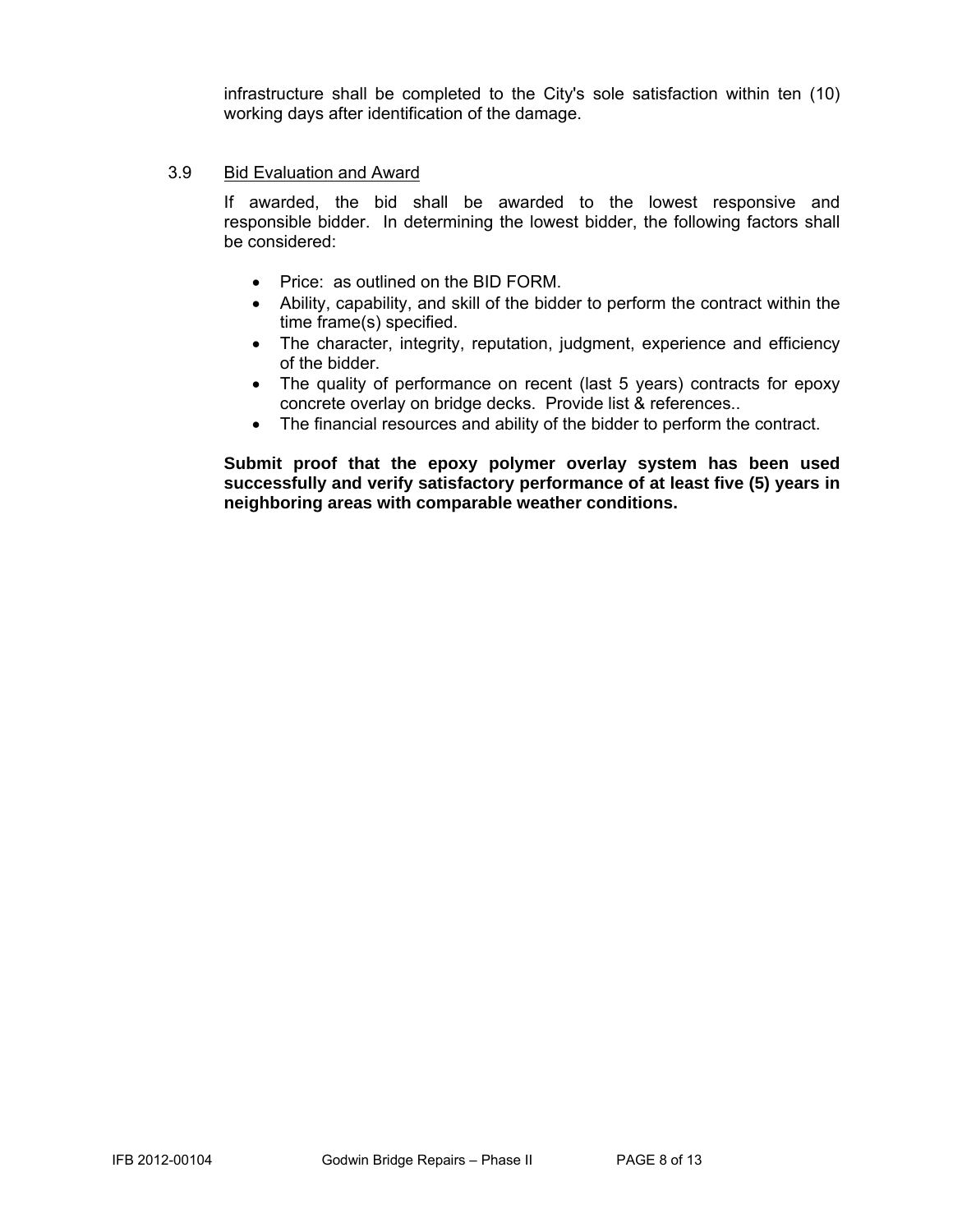# **REVISED BID FORM**

Suffolk, VA 23434

**TO:** City of Suffolk **BID:** Godwin Bridge Repairs – Phase II Purchasing Division **DUE:** *May 18, 2012* **TIME:** 3:00 p.m., Eastern Standard Time

**\_\_\_\_\_\_\_\_\_\_\_\_\_\_\_\_\_\_\_\_\_\_\_\_\_\_\_\_\_\_\_\_(Company)** offers to furnish all labor, equipment, vehicles/transportation, materials, permits and fees, and insurance required to provide the epoxy concrete overlay for the project – Godwin Bridge Repairs Phase II for the City of Suffolk in accordance with all specifications, terms, and conditions herein.

| <b>ITEM</b>    | <b>DESCRIPTION</b>           | <b>QUANTITY   U/M  </b> |           | <b>UNIT PRICE</b> | <b>TOTAL</b>  |
|----------------|------------------------------|-------------------------|-----------|-------------------|---------------|
| 1              | Mobilization                 | 1                       | <b>LS</b> | $\frac{1}{2}$     | $\sim$        |
| $\overline{2}$ | <b>Traffic Control</b>       | 1                       | <b>LS</b> | $\sim$            | $\frac{1}{2}$ |
| 3              | <b>Milling/Surface Prep</b>  | 17471                   | SY        | $\frac{1}{2}$     | $\sim$        |
| 4              | Type B Patching (estimate)   | 20                      | SY        | $\sim$            | $\sim$        |
| 5              | Epoxy Concrete Overlay       | 17,471 SY               |           | $\mathcal{S}$     | $\frac{1}{2}$ |
| 6              | Chain Dragging               | $\mathbf 1$             | <b>LS</b> | $\sim$            | $\frac{1}{2}$ |
| 7              | <b>Pavement Markings</b>     | 12,306                  |           | $LF$ \$           | $\sim$        |
| 8              | <b>Snow Plowable Markers</b> | 100                     | EA        | $\sim$            | \$            |

### **GRAND TOTAL** SPECIFIED ASSESSED ASSESSED ASSESSED ASSESSED ASSESSED ASSESSED ASSESSED ASSESSED ASSESSED ASSESSED ASSESSED ASSESSED AS A LOCAL CONTINUES. A LOCAL CONTINUES. A LOCAL CONTINUES. A LOCAL CONTINUES. A LOCAL CON

### **TIME TO COMPLETE THIS PROJECT IS 90 DAYS AFTER NOTICE TO PROCEED.**

| Bidder has included Anticollusion Statement with bid.  | Yes/No (Circle one) |
|--------------------------------------------------------|---------------------|
| Bidder has included certificate of insurance with bid. | Yes/No (Circle one) |
| Bidder has included SCC form and number assigned       | Yes/No (Circle one) |
| <b>Bidder has included Bid Bond.</b>                   | Yes/No (Circle one) |

**Manpower:** The Contractor has \_\_\_\_\_\_\_\_ (number) of employees available to his/her company to perform services as needed for this contract.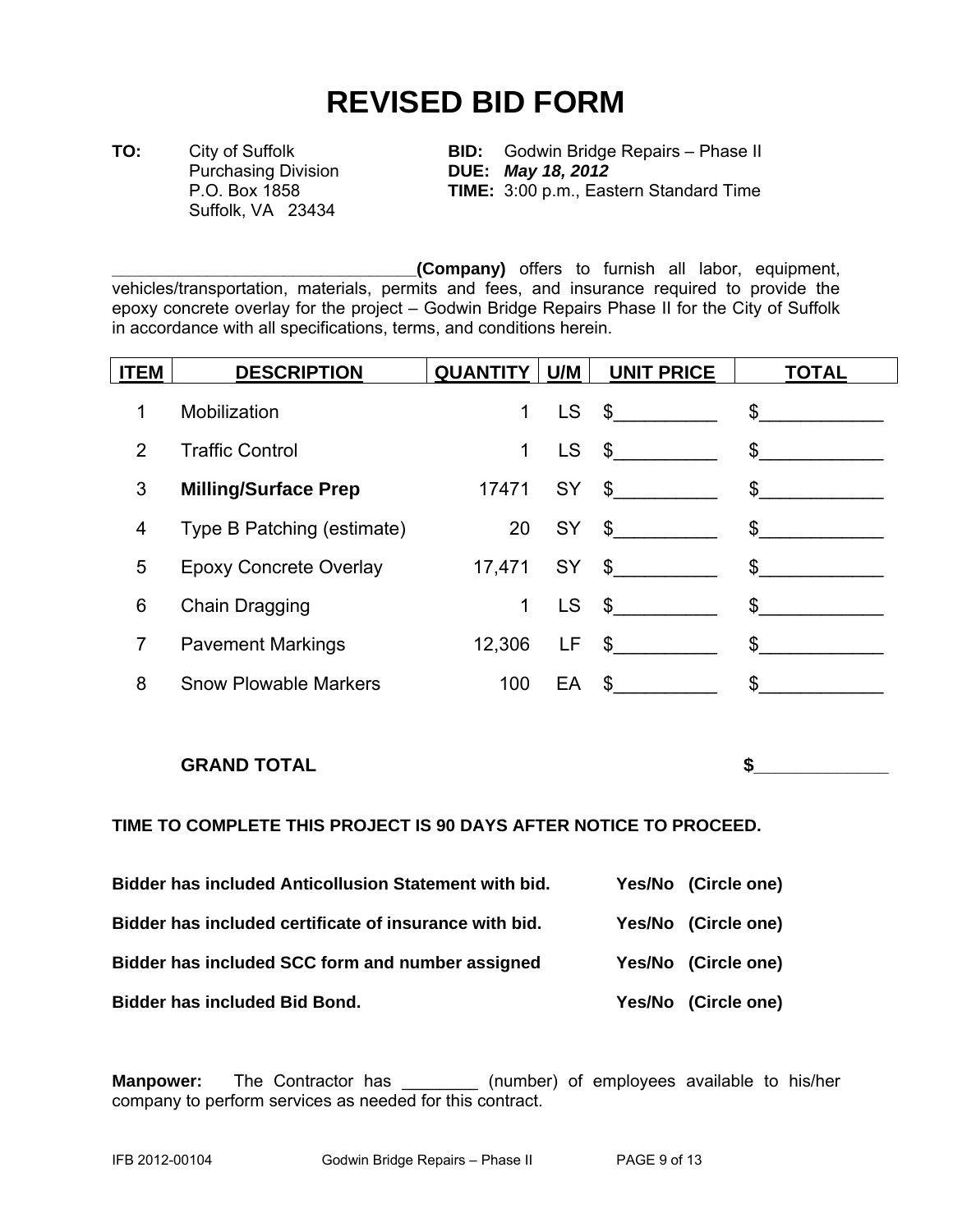#### *References:*

 $\overline{\phantom{a}}$  ,  $\overline{\phantom{a}}$  ,  $\overline{\phantom{a}}$  ,  $\overline{\phantom{a}}$  ,  $\overline{\phantom{a}}$  ,  $\overline{\phantom{a}}$  ,  $\overline{\phantom{a}}$  ,  $\overline{\phantom{a}}$  ,  $\overline{\phantom{a}}$  ,  $\overline{\phantom{a}}$  ,  $\overline{\phantom{a}}$  ,  $\overline{\phantom{a}}$  ,  $\overline{\phantom{a}}$  ,  $\overline{\phantom{a}}$  ,  $\overline{\phantom{a}}$  ,  $\overline{\phantom{a}}$ 

Indicate below a listing of at least three (3) recent references for whom you have provided similar services. Include the date services were furnished and the name, address, and phone number of the person we have your permission to contact.

| <b>Client/Address</b>                                                | <b>Date</b> | <b>Contact Person</b> | <b>Phone No</b> |
|----------------------------------------------------------------------|-------------|-----------------------|-----------------|
| 1)                                                                   |             |                       |                 |
|                                                                      |             |                       |                 |
| 2)<br><u> 1989 - Johann Harry Hermann, markt fyrir yr Amerikan (</u> |             |                       |                 |
| 3)<br><u> 1989 - Johann Barbara, martxa a</u>                        |             |                       |                 |
|                                                                      |             |                       |                 |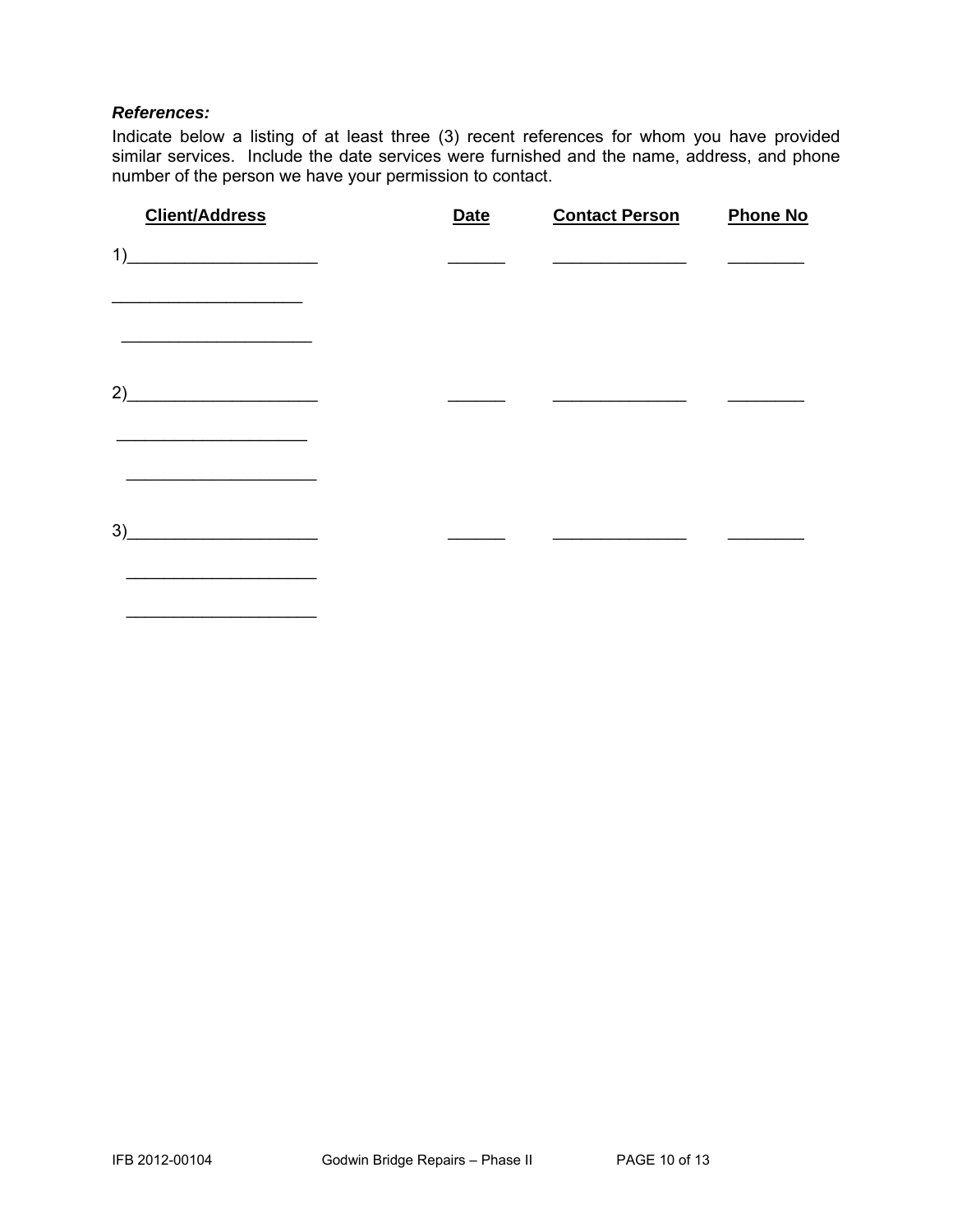| <b>Company Name</b>      | <u> 1980 - Johann Johann Stone, meil in der Stone aus der Stone aus der Stone aus der Stone aus der Stone aus der </u> |
|--------------------------|------------------------------------------------------------------------------------------------------------------------|
| <b>Address</b>           |                                                                                                                        |
|                          |                                                                                                                        |
| <b>Person Quoting</b>    | <u> 1989 - Johann Barbara, martin amerikan basal dan berasal dan berasal dalam basal dalam basal dan berasal dan</u>   |
| Telephone No.            |                                                                                                                        |
|                          | Cell Phone #__________________                                                                                         |
| Soc. Security # or FIN # |                                                                                                                        |

I certify that this bid is made without prior understanding, agreement, or connection with any corporation, firm, or person submitting a bid for the same equipment/materials/ service and is in all respects fair and without collusion or fraud. I understand that collusive bidding is a violation of State and Federal law and can result in fines, prison sentences and civil damage awards. I agree to abide by all conditions of this bid and certify that I am authorized to sign this bid for the bidder.

I certify by my signature below that I have received the documents associated with this bid and understand that the review for completeness of these bid documents and the understanding and comprehension of the bid specifications is solely my responsibility; based on this, by my signature below I waive all rights to further claims against the City of Suffolk that the document were incomplete or not understandable.

I certify that the bidder represented herein is eligible to bid with respect to all applicable sections of State and Local Government Conflict of Interest Act, Code of Virginia, Section 2.1-639.1 et. seq.

| $\ast$ | Signature_ | Jate |  |
|--------|------------|------|--|
|        |            |      |  |

**Title** 

\* Person signing bid should show title or authority to bind the firm in a contract.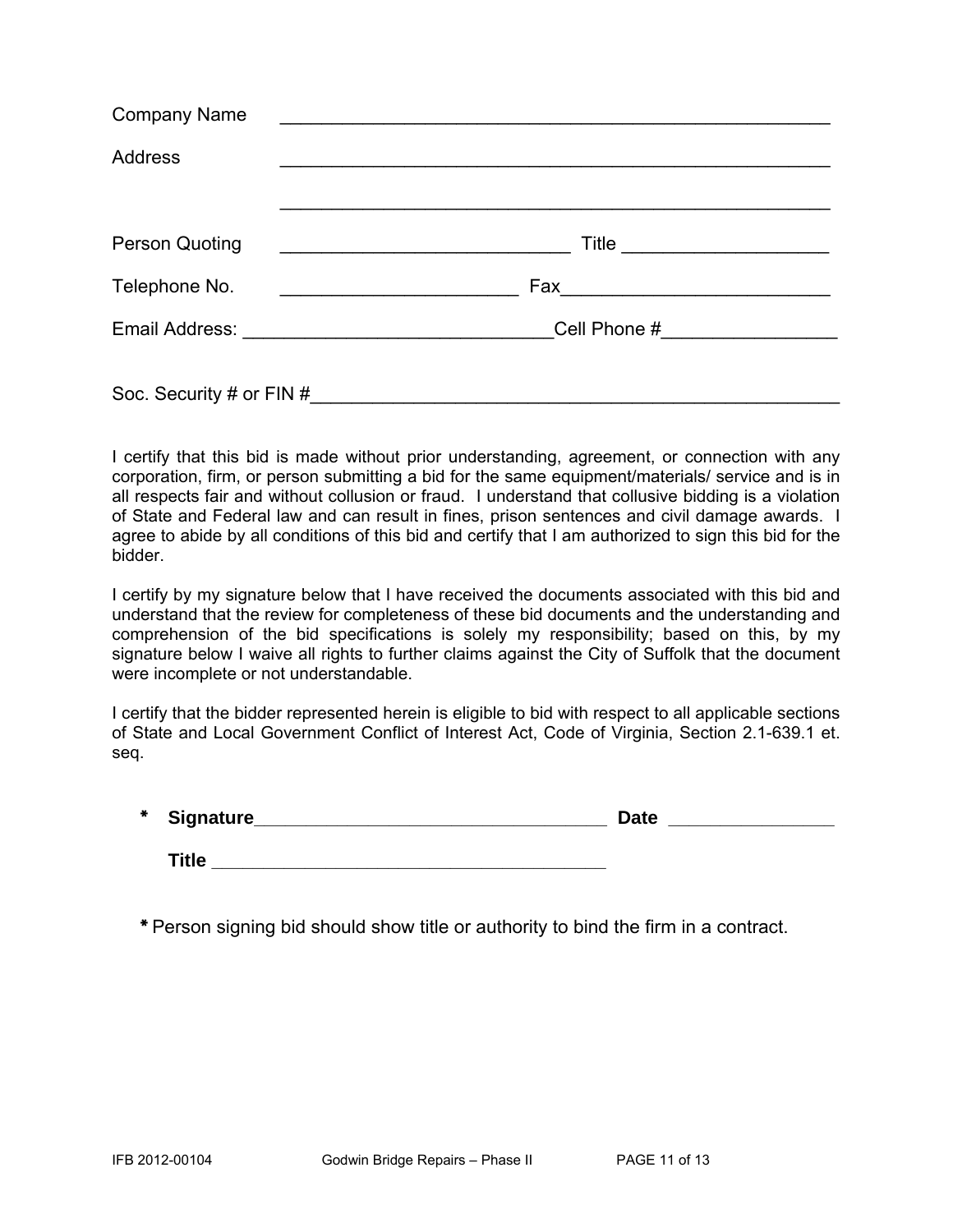### PROOF OF AUTHORITY TO TRANSACT BUSINESS IN VIRGINIA THIS FORM MUST BE SUBMITTED WITH YOUR PROPOSAL/BID, FAILURE TO INCLUDE THIS FORM MAY RESULT IN REJECTION OF YOUR PROPOSAL/BID

Pursuant to Virginia Code §2.2-4311.2 an Offeror/Bidder organized or authorized to transact business in the Commonwealth pursuant to Title 13.1 or Title 50 of the Code of Virginia shall include in its proposal/bid the identification number issued to it by the State Corporation Commission ("SCC"). Any Offeror/Bidder that is not required to be authorized to transact business in the Commonwealth as a foreign business entity under Title 13.1 or Title 50 of the Code of Virginia or as otherwise required by law shall include in its proposal/bid a statement describing why the Offeror/Bidder is not required to be so authorized. Any Offeror/Bidder described herein that fails to provide the required information shall not receive an award unless a waiver of this requirement and the administrative policies and procedures establish to implement this section is granted by the City Manager, as applicable.

If this quote for goods or services is accepted by the City of Suffolk, Virginia the undersigned agrees that the requirements of the Code of Virginia Section §2.2-4311.2 have been met.

Please complete the following by checking the appropriate line that applies and providing the requested information.

A.\_\_\_\_\_\_ Offeror/Bidder is a Virginia business entity organized and authorized to transact business in Virginia by the SCC and such vendor's Identification Number issued to it by the SCC is

 $\mathcal{L}_\text{max}$  and  $\mathcal{L}_\text{max}$  and  $\mathcal{L}_\text{max}$ B. **Combinded Offeror/Bidder** is an out-of-state (foreign) business entity that is authorized to transact business in Virginia by the SCC and such vendor's identification Number issued to it by the SCC is

C. C. Cofferor/Bidder does not have an Identification Number issued to it by the SCC such vendor is not required to be authorized to transact business in Virginia by the SCC for the following reason(s): **Please attach additional sheets if you need to explain why such Offeror/Bidder is not required to be authorized to transact business in Virginia.** 

\_\_\_\_\_\_\_\_\_\_\_\_\_\_\_\_\_\_\_\_\_\_\_\_\_\_\_\_\_\_\_\_\_\_\_\_\_\_\_\_\_\_ Legal Name of Company (as listed on W-9)

\_\_\_\_\_\_\_\_\_\_\_\_\_\_\_\_\_\_\_\_\_\_\_\_\_\_\_\_\_\_\_\_\_\_\_\_\_\_\_\_\_\_

\_\_\_\_\_\_\_\_\_\_\_\_\_\_\_\_\_\_\_\_\_\_\_\_\_\_\_\_\_\_\_\_\_\_\_\_\_\_\_\_\_\_

 $\mathcal{L}_\text{max}$  , and the set of the set of the set of the set of the set of the set of the set of the set of the set of the set of the set of the set of the set of the set of the set of the set of the set of the set of the

 $\mathcal{L}_\text{max}$  , and the set of the set of the set of the set of the set of the set of the set of the set of the set of the set of the set of the set of the set of the set of the set of the set of the set of the set of the

Legal Name of Offeror/Bidder

**Date** 

Authorized Signature

 $\mathcal{L}_\text{max}$  and  $\mathcal{L}_\text{max}$  and  $\mathcal{L}_\text{max}$ 

Print or Type Name and Title

#### **RETURN THIS PAGE WITH COPIES OF DOCUMENTATION**